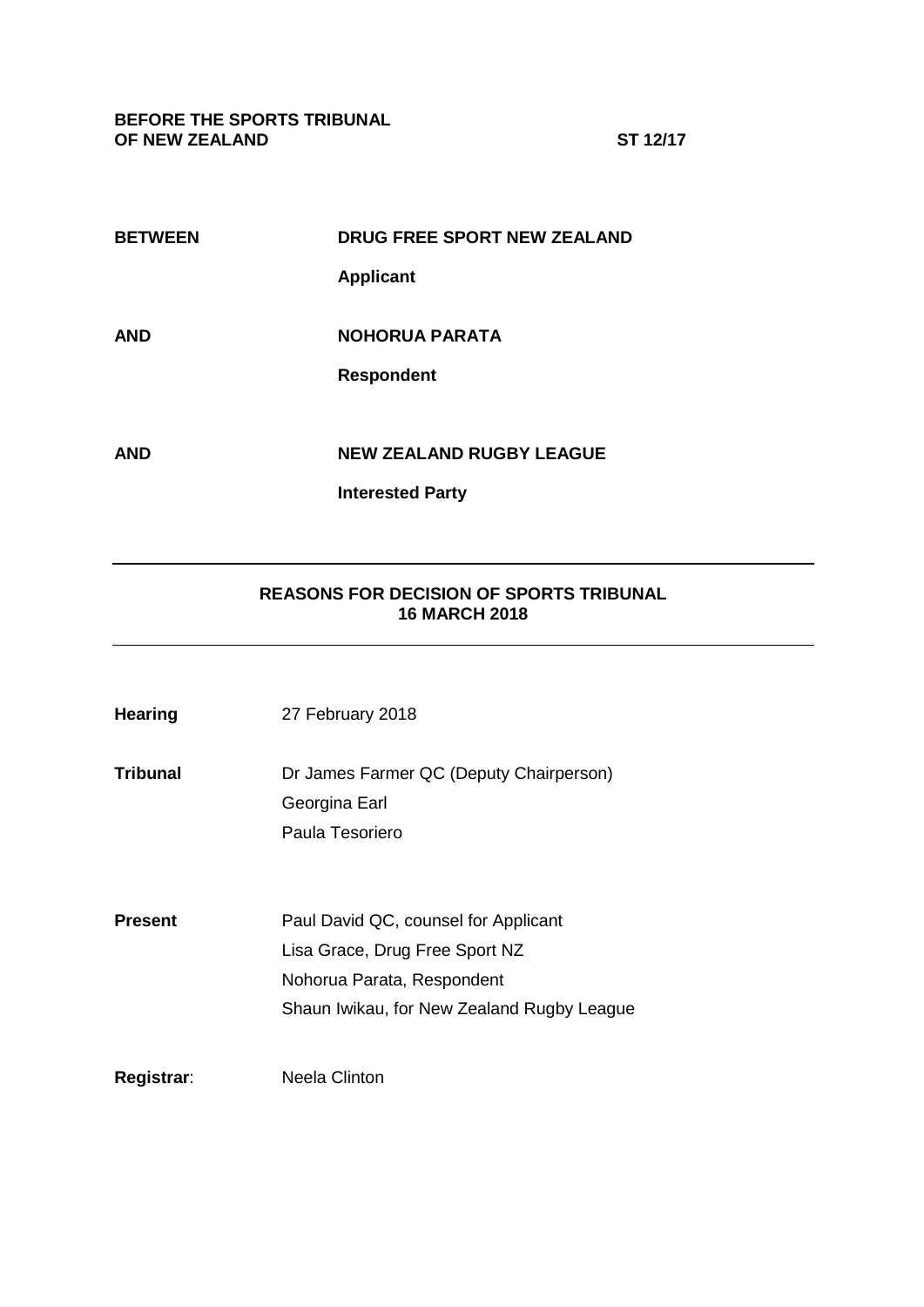## **Proceedings**

- 1. The Tribunal conducted a hearing on Tuesday 27 February 2018 in New Plymouth. A decision on the penalty was issued on 28 February 2018, and it advised that the reasons would be provided as soon as possible. These are the reasons.
- 2. In March 2017 Nohorua Parata was coach of the Coastal Cobras Rugby League team based in Opunake, Taranaki.
- 3. On 18 March 2017 the Coastal Cobras played a pre-season game at Okato, Taranaki against the Victoria University Hunters from Wellington. One of the players who turned out for the Coastal Cobras team was Travell Ngatoko, who had been suspended from involvement with rugby league for a period of six months from 3 November 2016 for an anti-doping rule violation (see ST 17/16).
- 4. Drug Free Sport New Zealand (DFSNZ) alleged that Mr Parata committed a violation of Rule 2.9 of the Sports Anti-Doping Rules 2017 (SADR) in that he encouraged and assisted Mr Ngatoko to play in the game on 18 March 2017 in violation of the prohibition of participation (SADR 10.12.1).
- 5. On 22 November 2017 DFSNZ filed an Application for the Provisional Suspension of Mr Parata and he was provisionally suspended without opposition on 29 November 2017.
- 6. On 15 January 2018 Mr Parata filed his Form 2 indicating he admitted the violation but wished to be heard as to any sanction that might be imposed. He attached letters of support from Wayne Capper, Operations Manager of Taranaki Rugby League and from former Kiwis player and Life Member of Taranaki Rugby League Howie Tamati MBE.
- 7. Both writers emphasised the good work carried out by Mr Parata in the Taranaki rugby league community that would be hindered if he was to be suspended. Mr Tamati felt that Mr Parata was a key person in driving participation in the sport in the Opunake region and voluntarily provided valuable leadership, direction and support to young men in the area.
- 8. On 1 February 2018 DFSNZ filed its submissions outlining the applicable sanction for the admitted breach.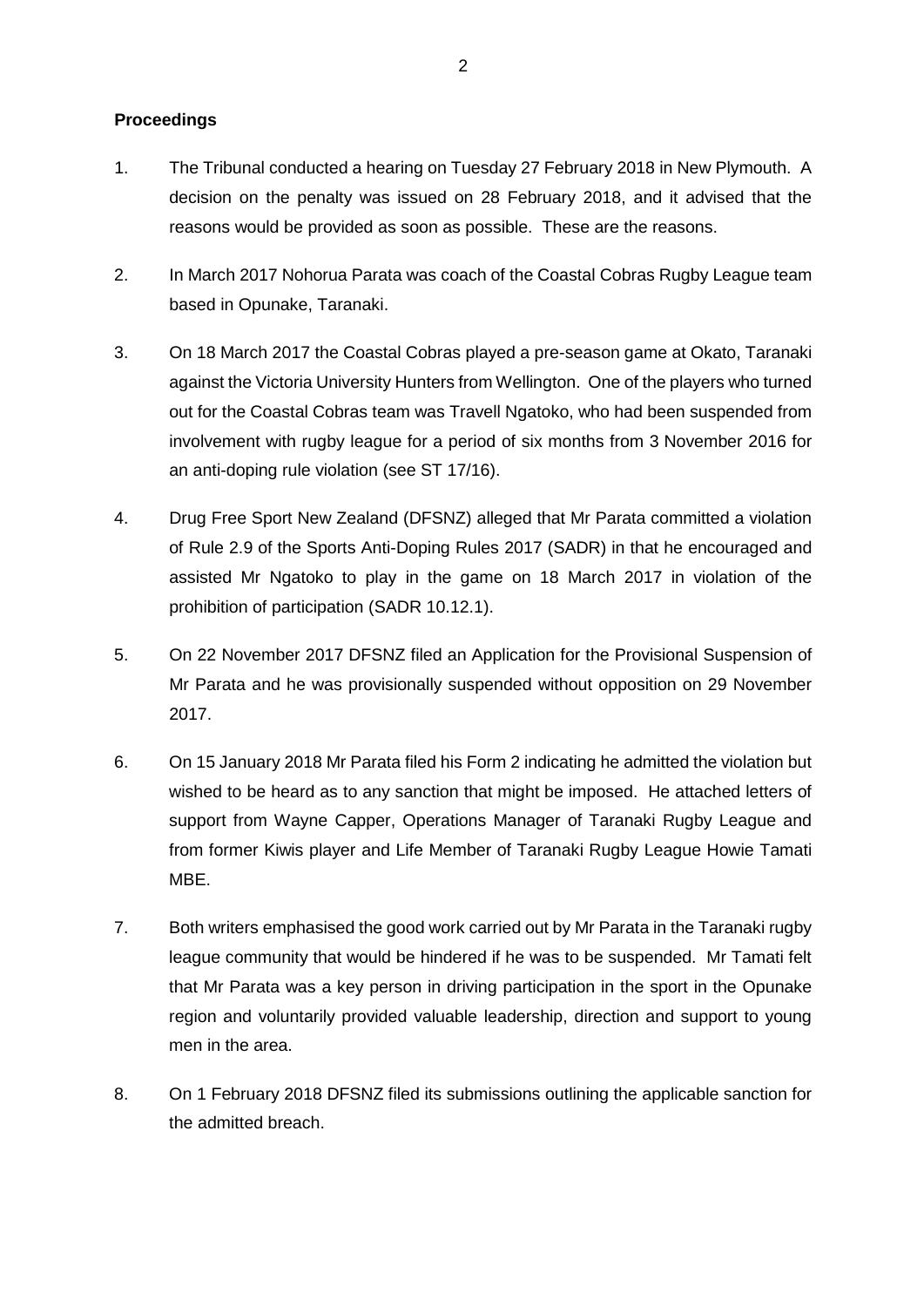### **Relevant SADR Provisions**

9. The relevant anti-doping violation is that contained in SADR 2.9, which states:

**Complicity** 

Assisting, encouraging, aiding, abetting, conspiring, covering up or any other type of intentional complicity involving an anti-doping rule violation, *Attempted* anti-doping rule violation, or violation of Rule 10.12.1 by another *Person*.

- 10. SADR 10.12.1 prohibits participation in a sporting activity during a period of ineligibility.
- 11. A breach of SADR 2.9 is subject to the sanctions contained in SADR 10. SADR 10.3.4 states:

For violations of Rule 2.9, the period of *Ineligibility* imposed shall be a minimum of two years, up to four years, depending on the seriousness of the violation.

#### **Issues**

- 12. The issues before the Tribunal are therefore:
	- (a) What period of ineligibility is appropriate having regard to Mr Parata's degree of fault in encouraging and facilitating Mr Ngatoko to play a game of rugby league on 18 March 2017, while subject to a period of ineligibility imposed following an earlier anti-doping rule violation?
	- (b) What should be the start date of any period of ineligibility?

### **Degree of Fault**

- 13. DFSNZ alleged that Mr Parata, as coach, had "played" Mr Ngatoko in a rugby league game knowing Mr Ngatoko was suspended from all involvement in the sport of rugby league. This was in violation of the prohibition against participation to which Mr Ngatoko was subject (SADR 10.12.1). It was alleged that at all material times Mr Parata knew that Mr Ngatoko was subject to a period of ineligibility imposed by the Tribunal.
- 14. Mr Parata acknowledged that he had included Mr Ngatoko in the team for the game, knowing he was suspended as he was short of players and he had entered Mr Ngatoko on the team card under the name of another player. His explanation for this latter act, as conveyed to Ms Lisa Grace who interviewed him on behalf of DFSNZ on 28 July 2017, was because he previously had problems with the Marist Club for using their players. While initially denying to Ms Grace that he had known at the time that Mr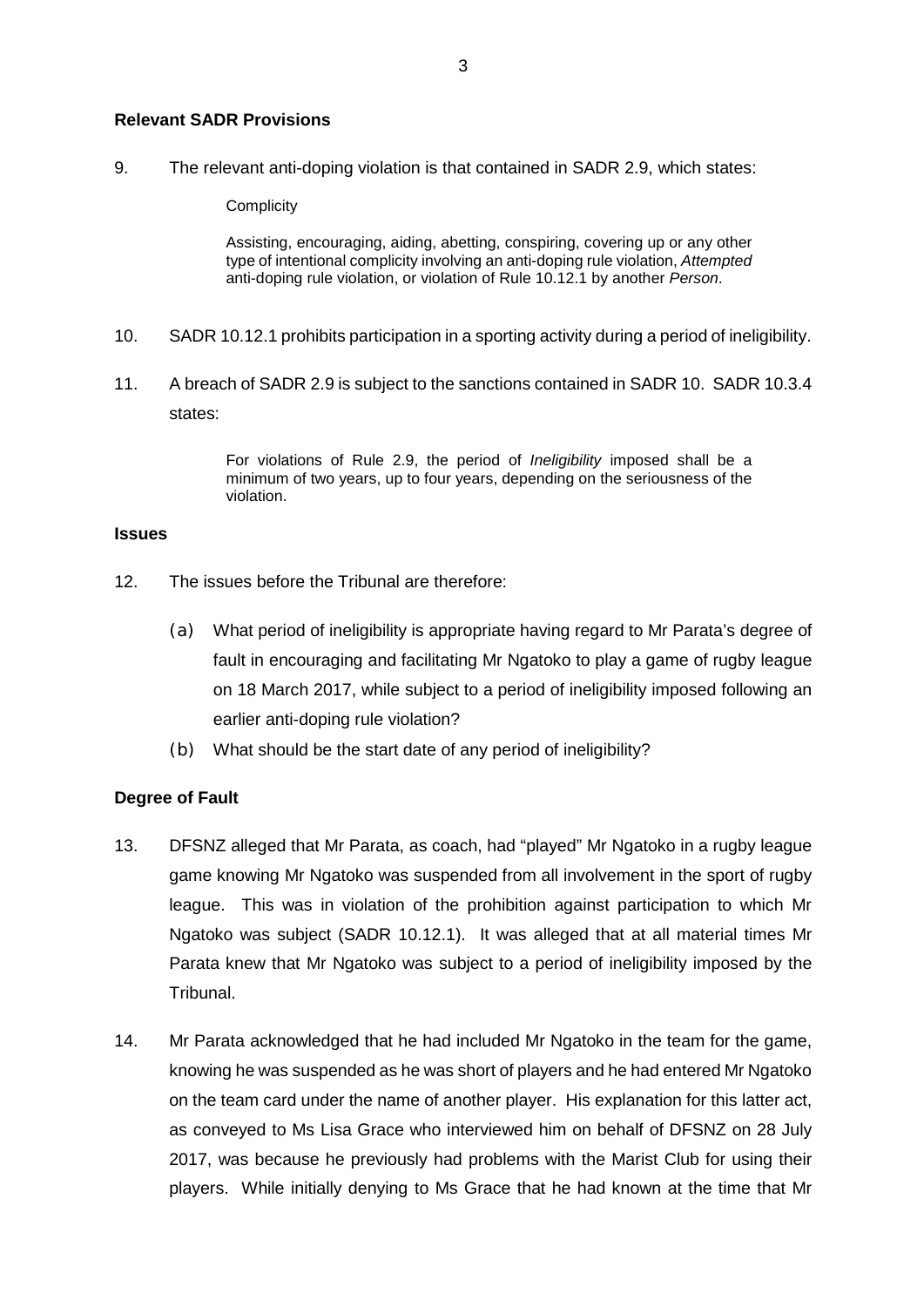Ngatoko was banned, later in the interview he admitted that he had known of that fact and "played him anyway". According to Ms Grace, he said that "the team was short of guys that day and he was trying to save the game". He added that it had been "stupid and foolish and that once it came out he was more worried for Travell [Ngatoko] than himself". He also confirmed that he had told Mr Ngatoko that it would be alright to play. Ms Grace's evidence as to her interview with Mr Parata was not challenged.

- 15. The Tribunal has a discretion as to what period of disqualification between the minimum of two years and the maximum of four years it imposes. It may be thought by some that, at least in this case where the period of the ban (six months) being served Mr Ngatoko was relatively modest, there is an uncomfortable discrepancy between the six months maximum period that can be imposed on Mr Ngatoko, for playing in violation of his current ban, and the two years minimum period that must be imposed on Mr Parata for assisting or encouraging Mr Ngatoko to play. However, that is the legal framework within which we must make a decision. Others may think that a coach or administrator who encourages a banned athlete to compete should in every circumstance be subject to a higher penalty than the athlete.
- 16. Mr Parata was in breach of the high obligation placed on all sports participants and officials not in any way to encourage or facilitate the breaching of a period of ineligibility by taking part in competitive sport. Athletes naturally look to coaches and officials for guidance and we do not condone Mr Parata's conduct in the present case. We acknowledge the difficulty he was facing in fielding a full team against a visiting team that had travelled from Wellington but he should undoubtedly have exercised more care, not only in his own team's interests but also, as he fairly acknowledged to Ms Grace, in Mr Ngatoko's interests.
- 17. We were impressed with Mr Parata's frankness at the hearing before us and, after his initial denial in the interview with Ms Grace, with his cooperation with DFSNZ. Without attributing blame to anyone, we are also mindful of the fact that it is almost one year from the date when the game was played (18 March 2017) and the date of this hearing (27 February 2018).

### **Commencement Date**

18. Under Rule 10.11.2, the Tribunal has a discretion to backdate the commencement of the period of ineligibility to as early as the date of the game for a timely admission, subject to the requirement that the athlete serve at least one-half of the period of ineligibility going forward from (in this case) the date that the sanction is imposed